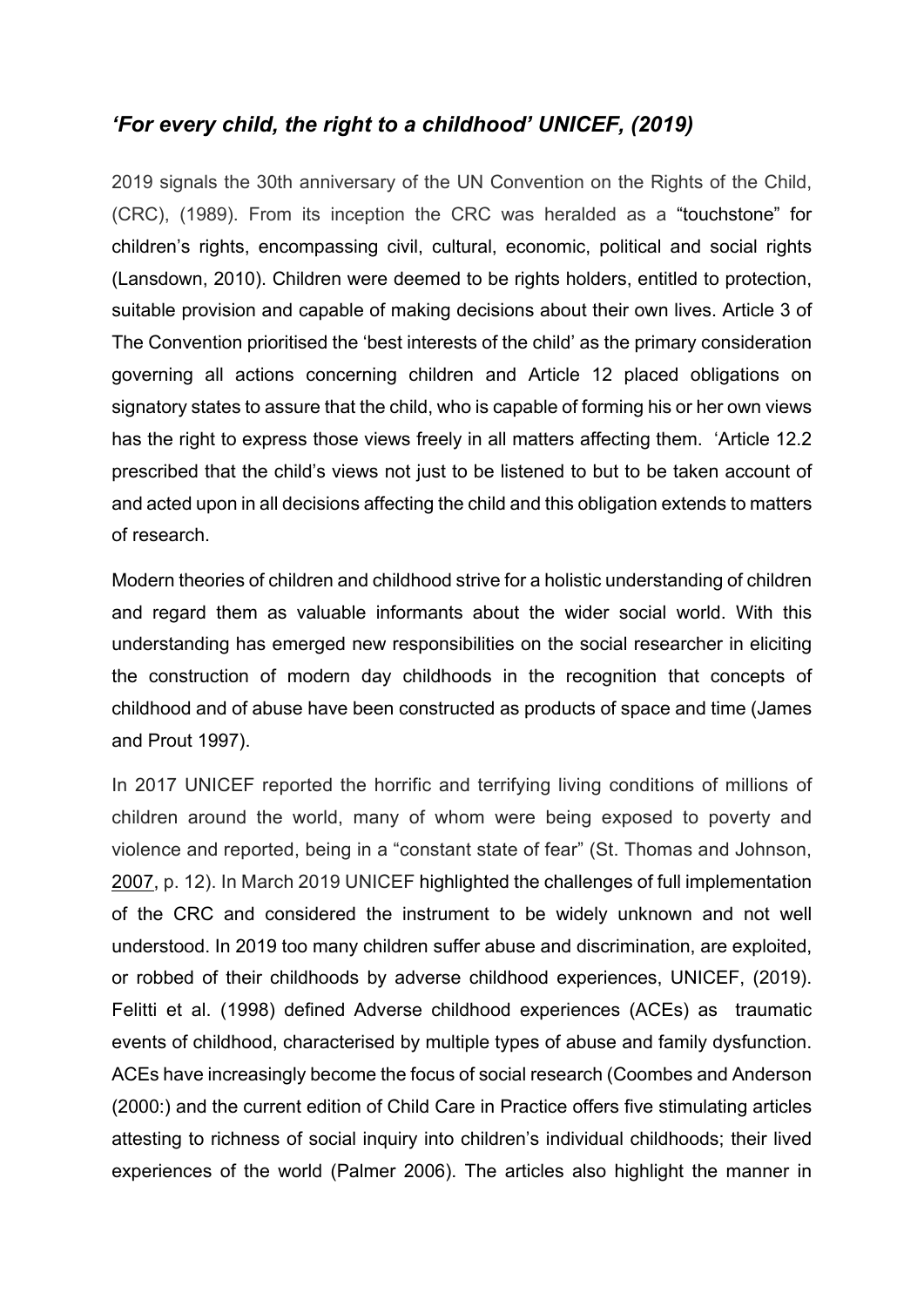which social policy can be influenced by social structures and power relations and shaped by social constructs of citizenship, childhood and parenthood (Simpson and O'Connor 2011).

Each of the papers explores adversities experienced by today's children, either in the context of early childhood discipline, disability, parental incarceration or domestic violence. Each study denotes the breadth of valuable social research designed to provide insight to the exact nature and impact of these experiences along with consideration of appropriately verified interventions and record keeping of historical data, and information, in the context of adoption to inform future service developments and developing theories about childhood and children.

The first article, 'It's Not a Case of "He'll Be Home One Day." The Impact on Families of Sentences of Imprisonment for Public Protection (IPP)', authored by McConnell and Raikes (2018), illuminates the plight of families affected by Imprisonment for Public Protection (IPP). This qualitative study contributes to the growing literature of the adverse childhood experiences associated with parental imprisonment (Loureiro, 2010; Loucks, 2012; Murray and Farrington, 2008). The paper derives rich insights from the children and partners of men serving IPP sentences in English prisons. Through the voices of those affected we learn of the desperate social and emotional impact of living with the uncertainty of indeterminate incarceration and the subjective experiences of stigma, loss and despondency associated with this particular sentence.

The second paper 'Replicability of Effect when Transferring a Supportive Programme for Parents Exposed to Intimate Partner Violence and Their Children from the US to Sweden' is authored by Draxler et al. (2018). As part of a national evaluation of existing support programmes for families exposed to Intimate Partner Violence (IPV), it focuses on a small scale feasibility study designed to test the replicability and implementation requirements of an IPV intervention aimed at reducing the psychological impact on children of experiencing IPV (Broberg et al., 2011). The study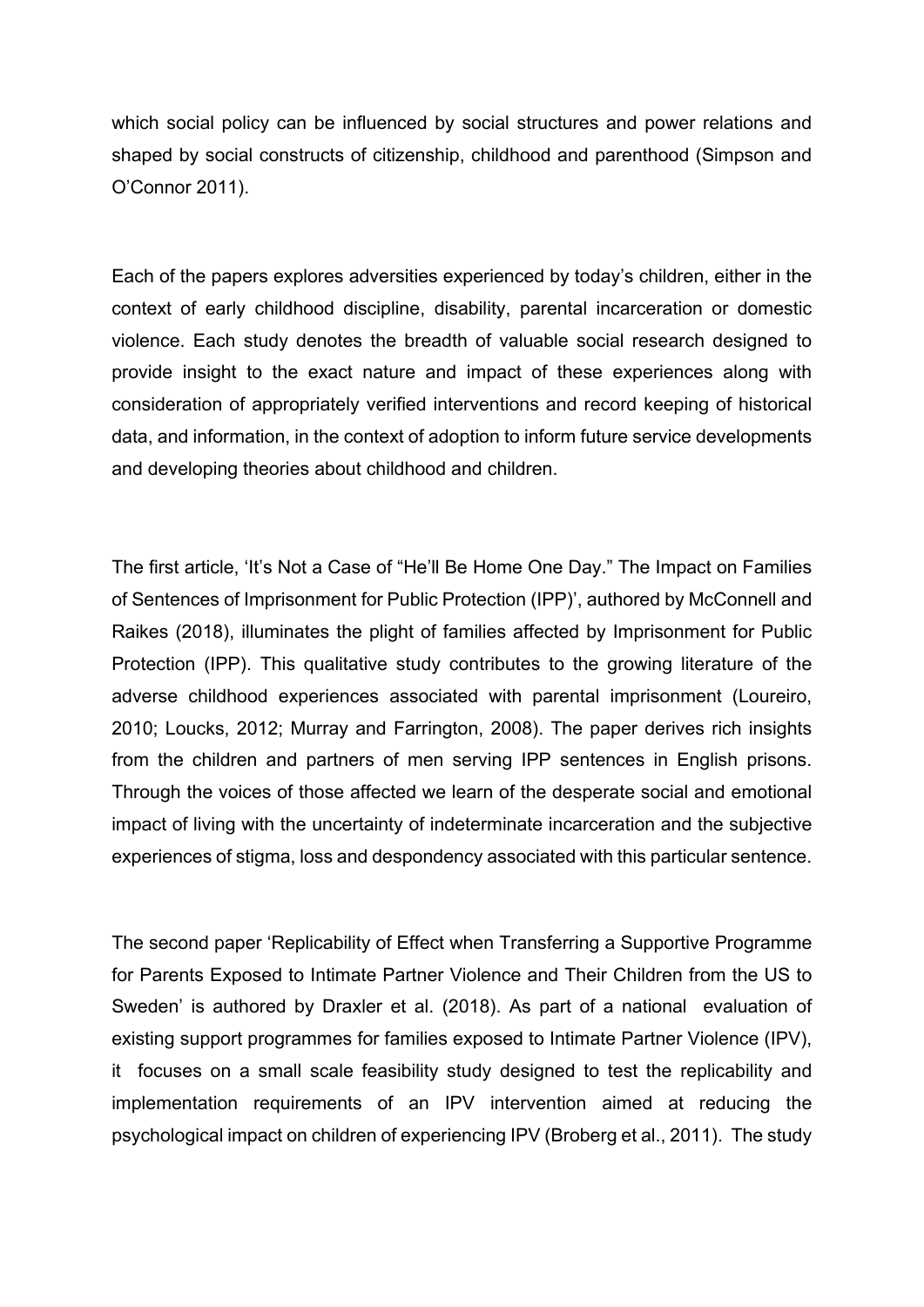provides insight into the problems associated with implementing and adapting interventions across cultures and national boundaries.

The third paper; 'Family discipline practices with infants at six months of age' by Lawrence et al. (2018), utilises a quantitative methods research paradigm to examine family discipline practices with infants in New Zealand. The study provides valuable insights into parenting discipline practices in the context of a plethora of research evidence documenting the enduring negative impact of adverse childhood experiences (Shonkoff & Phillips, 2000). Childhood experiences of stress, including physical abuse have been associated with the onset and the severity of serious psychiatric disorders in adulthood (Carr et al., 2013).

Article four, 'The Changing Landscape of Irish Adoption: An Analysis of Trends (1999– 2016) by Palmer and O'Brien (2018), analyses the changing landscape of adoption in Ireland. Through an historical and policy review and consideration of the literature and the data on adoptions over time the article illustrates the impact on adoption trends in Ireland of the shifting social, political and legal contexts governing the relationship between state and family.

The final paper, 'A randomised control trial of parent and child training programmes (versus wait list control) for children with ADHD-type behaviours: A pilot study' by Leckey et al. (2018), describes a mixed methods study, conducted in the Republic of Ireland, which evaluates the combined Incredible Years parent training and child training programmes (PT + CT) in respect of outcomes for children with Attention Deficit Hyperactivity Disorder (ADHD). ADHD is described as a chronic and debilitating behavioural disorder that emerges in early childhood and is characterised by maladaptively high levels of inattention, hyperactivity and impulsivity (Harpin, 2005); it affects approximately 3–9% of children in the UK (National Institute for Health and Clinical Excellence (NICE), 2008).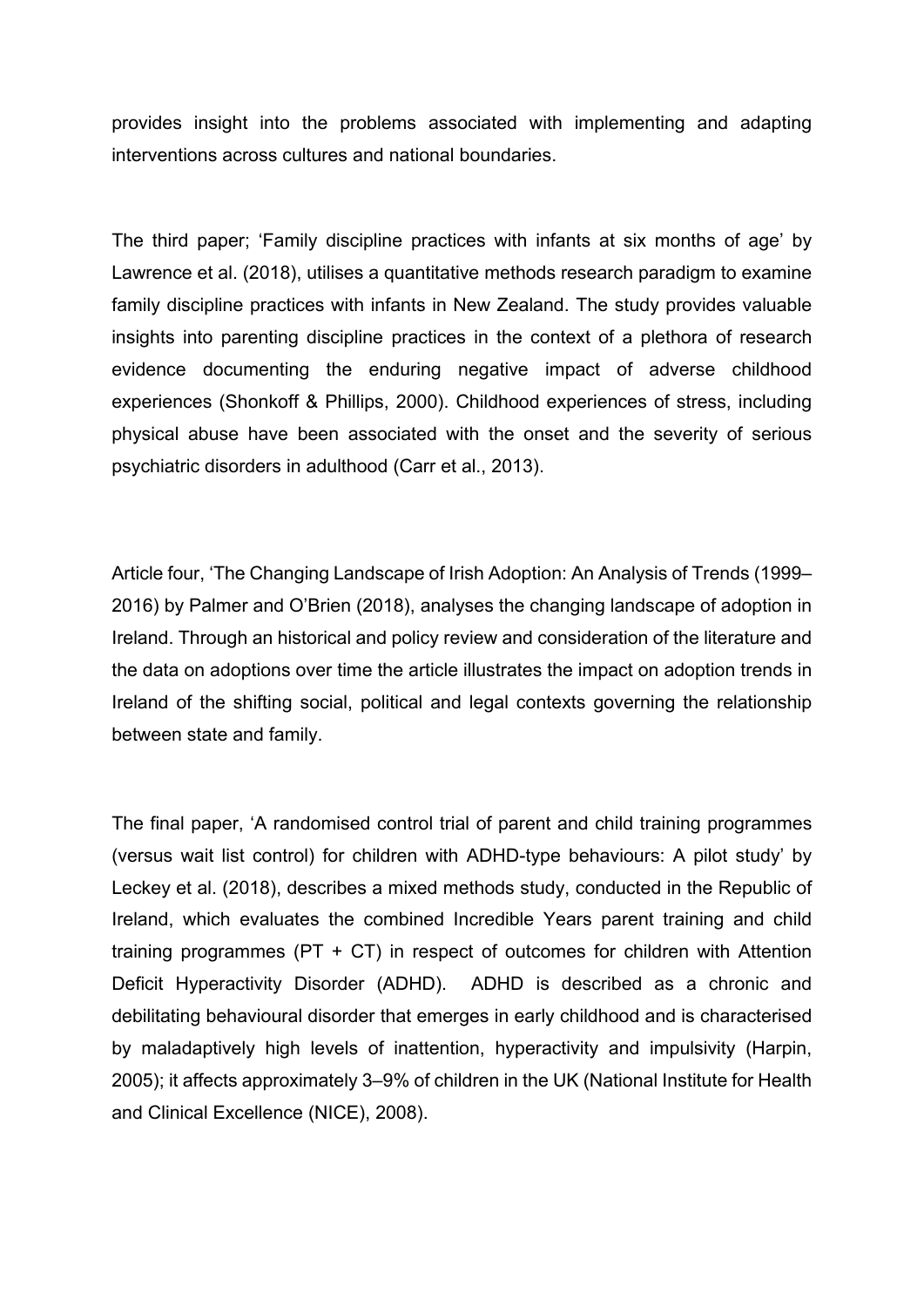Each of these studies augment our knowledge and understanding of a range of issues affecting children and childhood. More importantly these studies demonstrate the range and sophistication of the research methods used to determine or to test and challenge our knowledge and understanding of children's issues. Leckey et al. contribute to a gap in literature about parenting and child support interventions for ADHD behaviours and specifically add to research on the benefits of a combination of parent- and child-focused interventions outside of the United States. Palmer and O'Brien afford us deep insight into the practice of adoption linked to specific place and time which can only serve to enlighten policy makers and practitioners into the future, particularly in the context of the learning from the long term research emanating from countries who have embraced the adoption of children in public care as a key approach to permanency.. Lawrence et al. provides important insight into both positive and negative parental discipline strategies for very young children which can serve to support appropriate parental guidance and professional advice at critical periods in a child's development. Draxler et al. demonstrate some of the issues pertaining to evidence based practice and the need to pay attention to implementation science in adopting 'what works' in the context of IPV interventions transposed from other countries.. Finally McConnell and Raikes demonstrate the distressing circumstances for families of prisoners imprisoned indeterminately for public protection.

## **Conclusion**

The articles included in this edition of Child Care in Practice provide a timely reminder of the adverse circumstances in which many of our children live. And serve to reinforce the role of social research in foregrounding and addressing their plight. In this way I hope that this edition will help refresh the urgency of full implementation of the CRC and underline the pressing need for research which further illuminates childhood and children and which contributes to an amelioration of the adversities which many suffer. As we approach World Children's Day on 20 November 2019 it is a privilege to contribute to the UNICEF goal 'to accelerate progress on child rights implementation, so that for every child, every right is fulfilled, now and for generations to come.' UNICEF (2019, p1.).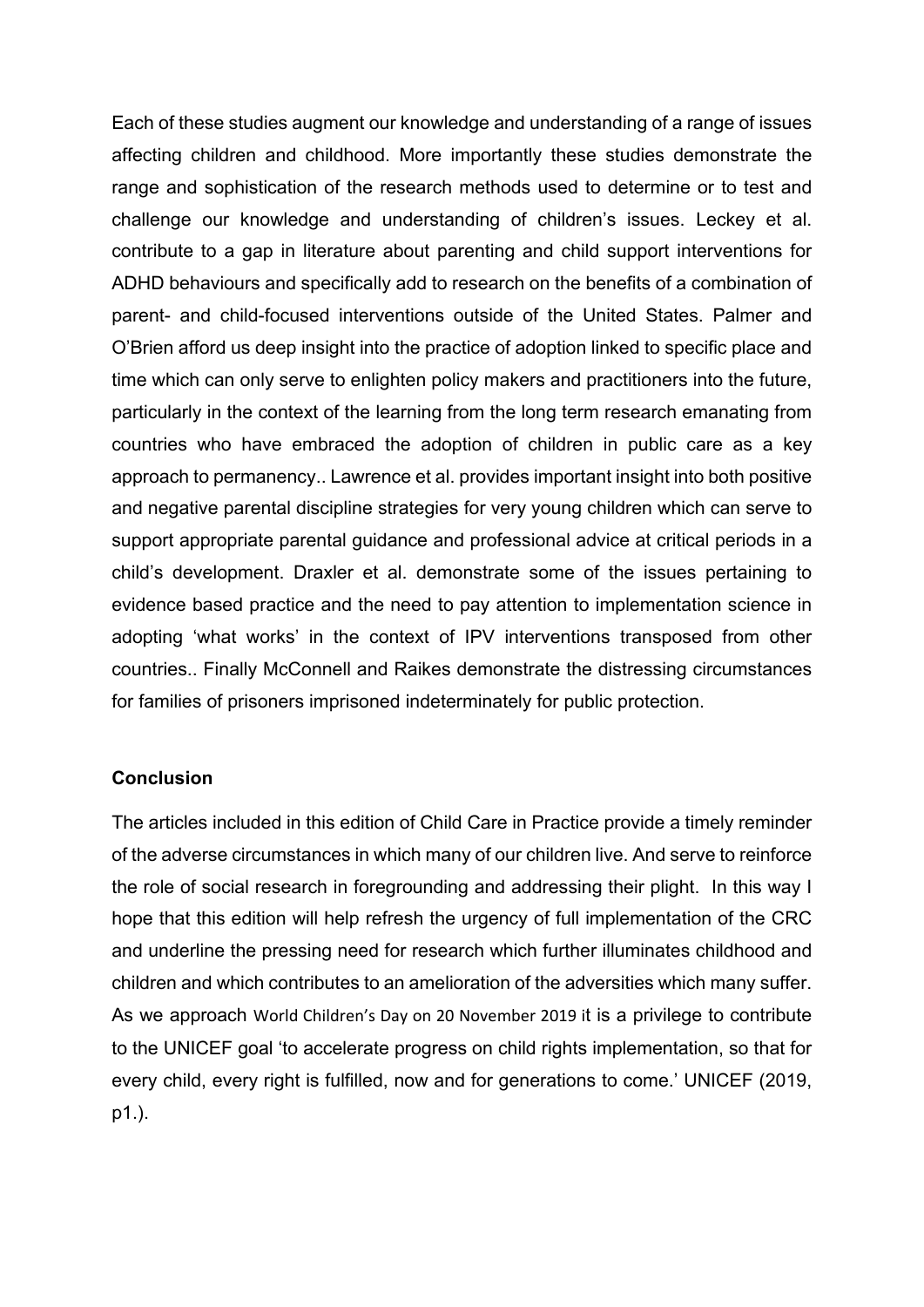Patricia Nicholl

Chair Child Care in Practice

Pnicholl03@qub.ac.uk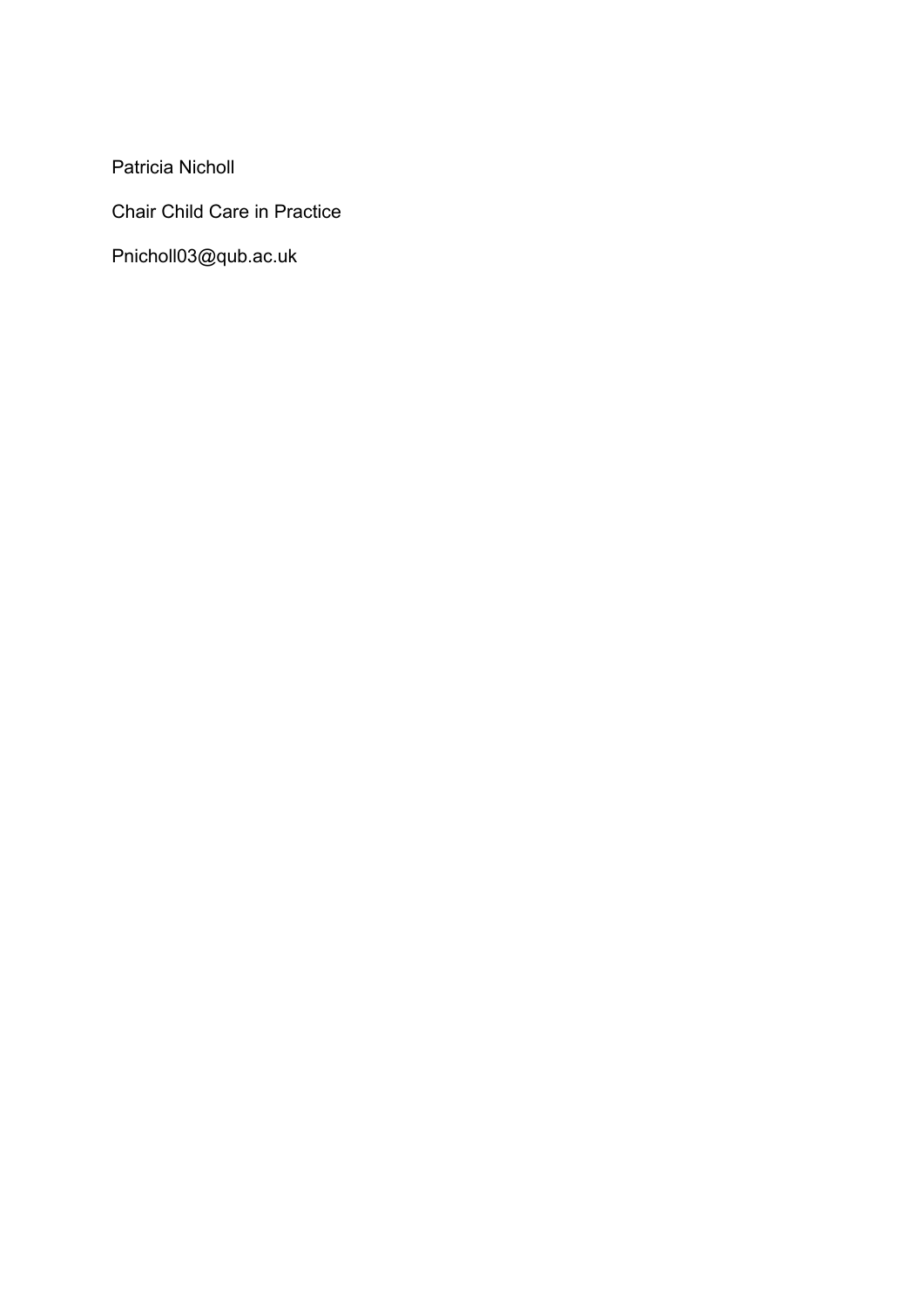## *References*

Broberg, A., Almqvist, L., Axberg, U., Almqvist, K., Cater, Å., Eriksson, M., Sharifi, U. (2011).Stöd till barn som bevittnat våld mot mamma: Resultat från en nationell utvärdering [*Support to children who have witnessed violence against their mothers: Results from a national evaluation study*]. Gothenberg: University of Gothenburg.

Carr, C.P., Martins, C. M. S., Stingel, A. M., Lemgruber, V. B. Juruena, M.F. (2013) The Role of Early Life Stress in Adult Psychiatric Disorders: A Systematic Review According to Childhood Trauma Subtypes. *The Journal of Nervous and Mental Disease*: - Volume 201.Issue 12, p 1007–1020.

Coombes, K. and Anderson, R. 2002. The impact of family of origin on social workers from alcoholic families. *Clinical Social Work Journal*, 28(3):281-301.

Draxler, H., Hjärthag , F.,and Almqvist, K. (2018): Replicability of Effect when Transferring a Supportive Programme for Parents Exposed to Intimate Partner Violence and Their Children from the US to Sweden, *Child Care in Practice*. DOI:10.1080/13575279.2018.1463968.

Felitti, M. D., Anda, R. F., Nordenberg, M. D. et al (1998) 'Relationship of childhood abuse and household dysfunction to many of the leading causes of death in adults: The Adverse Childhood Experiences (ACE) Study' *American Journal of Preventative Medicine.* 14.

Harpin, V. A. (2005). The effect of ADHD on the life of an individual, their family, and community from preschool to adult life*. Archives of Disease in Childhood*, 90(suppl. 1), i2–i7.

James, A. and Prout, A. ( eds) (1997) *Constructing and Reconstructing Childhood. Contemporary Issues in the Sociological Study of Childhood*. London: Falmer Press.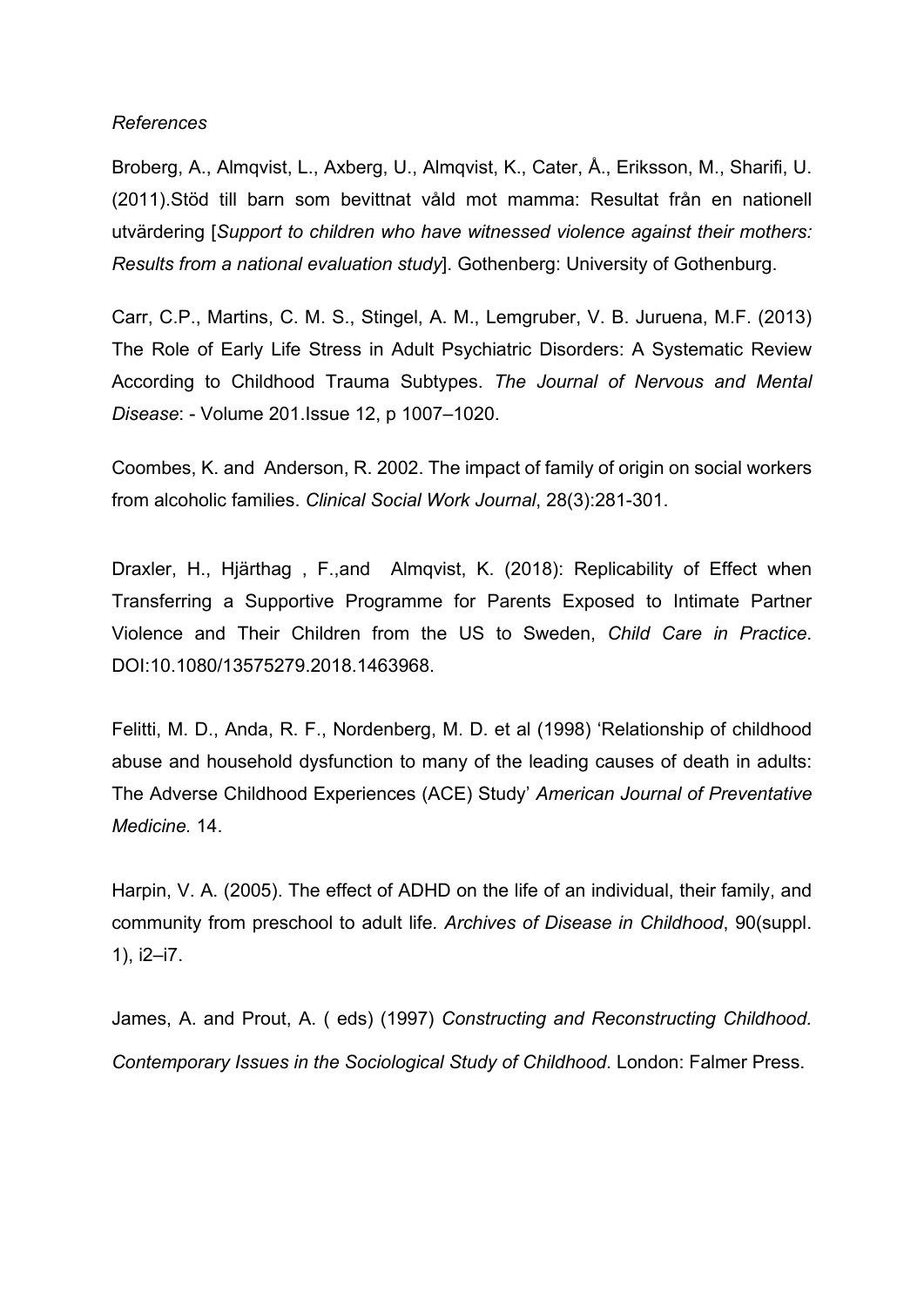Lansdown, G. (2010).T*he Realisation of Children's Participation Rights: Critical Reflections,* in B, Percy-Smith and N, Thomas, (eds).A Handbook of Children and Young People's Participation: Perspectives from Theory and Practice. London: Routledge.

Lawrence, J., Taylor, R.W., Galland, B., Williams, S., Gray, A.,. Sayers R.M., and Taylor, B. (2018): Family discipline practices with infants at six months of age, *Child Care in Practice*. DOI: 10.1080/13575279.2018.1463969.

Leckey, Y., McGilloway, S.,, Hickey,G., Bracken- Scally, M., Kelly, P., and Furlong, M. (2018): A randomised control trial of parent and child training programmes (versus wait list control) for children with ADHD-type behaviours: A pilot study, *Child Care in Practice.* DOI:10.1080/13575279.2018.1481368.

Loucks, N. (2012). *Prisoners: where doesn't the community come in?* Prison Serv. J.Retrieved from:https://www.crimeandjustice.org.uk.

Loureiro, T. (2010). *Perspectives of children and young people with a parent in prison.* Scotland's Commissioner for Children and Young People Retrieved from: <https://dera.ioe.ac.uk/1215/1/> 3rd July 2019.

McConnell, M., and Raikes, B. (2018): "It's Not a Case of He'll Be Home One Day." The Impact on Families of Sentences of Imprisonment for Public Protection (IPP), *Child Care in Practice.* DOI: 10.1080/13575279.2018.

Murray, J., & Farrington, D. P. (2008). The effects of parental imprisonment on children.*Crime Justice*, 37(1), 133–206.http://dx.doi.org/10.1086/520070.

National Institute for Health and Clinical Excellence. (2008). *Promoting children's social and emotional well-being in primary education.* London: Author.

Palmer, S. (2006) Toxic Childhood: *How the Modern World is Damaging our Children and What We Can Do About It.* London. Orion.